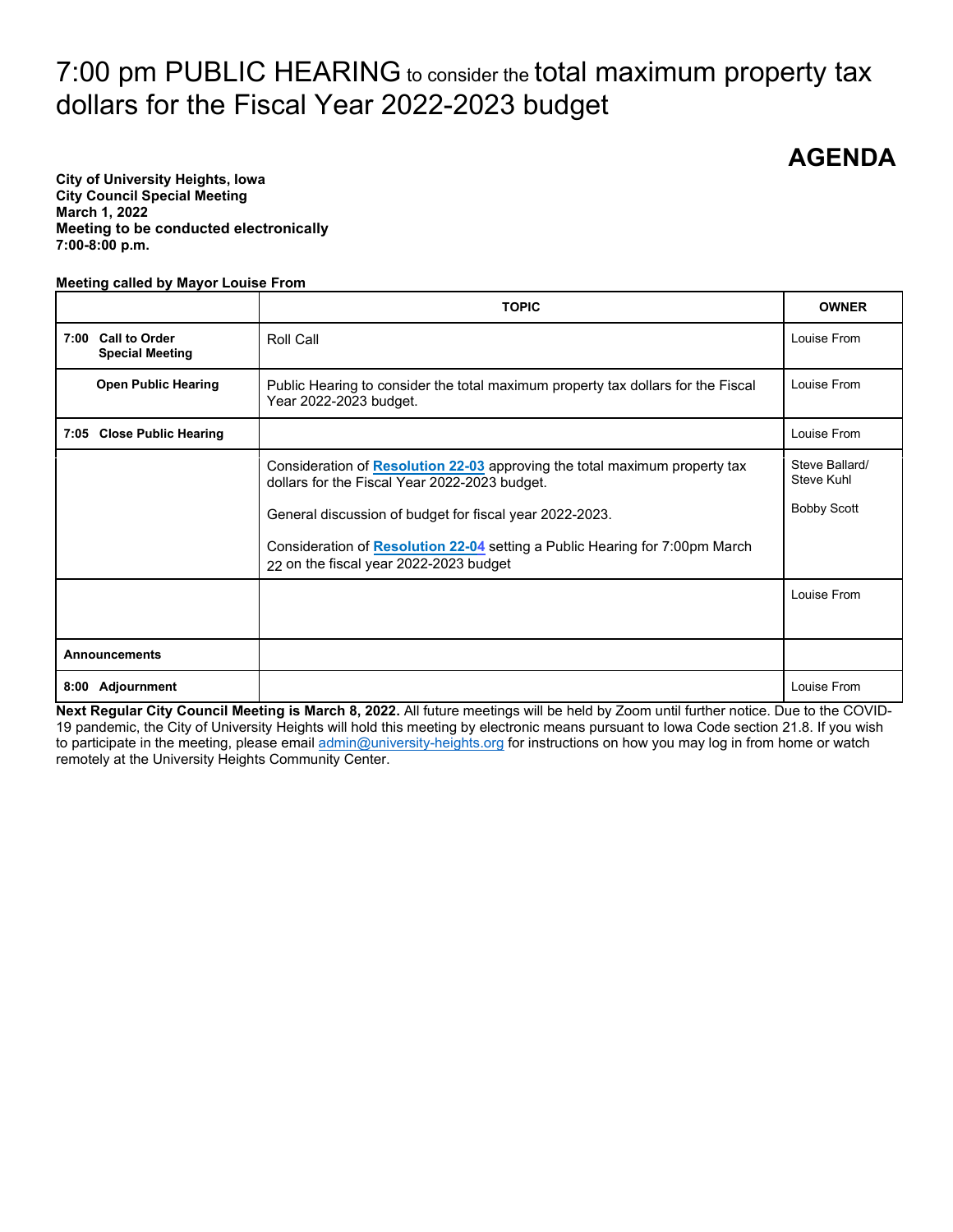### RESOLUTION NO. 22-03

### <span id="page-1-0"></span>**RESOLUTION APPROVING THE TOTAL MAXIMUM PROPERTY TAX DOLLARS FOR FISCAL YEAR 2022-2023.**

**WHEREAS,** the City Council of the City of University Heights, Iowa has considered the proposed Fiscal Year 2022-2023 City Maximum Property Tax Dollars for the affected levy total; and

**WHEREAS,** a notice concerning the proposed City Maximum Property Tax Dollars was published as required and posted on the City website and social media accounts; and

**WHEREAS,** a public hearing concerning the proposed City Maximum Property Tax Dollars was held on March 1, 2022.

# **NOW, THEREFORE, BE IT RESOLVED BY THE CITY COUNCIL OF THE CITY OF UNIVERSITY HEIGHTS, IOWA as follows:**

- 1. The Total City Maximum Property Tax Dollars for the affected levies for Fiscal Year 2022-2023 shall not exceed \$875,756;
- 2. The Total Maximum Tax Rate for affected property tax levies is \$10.31265;
- 3. The Maximum Property Tax Dollars requested in the total maximum levy for affected property tax levies for Fiscal Year 2022-2023 represents an increase of greater than 102% of the Maximum Property Tax Dollars requested for Fiscal Year 2021- 2022; and
- 4. City Staff are hereby authorized and directed to proceed with the implementation of this Resolution.

| motion<br>Upon     | by<br>, the vote was as follows: |            |               | and seconded<br>by |
|--------------------|----------------------------------|------------|---------------|--------------------|
|                    | <b>AYE</b>                       | <b>NAY</b> | <b>ABSENT</b> | <b>ABSTAIN</b>     |
| Gahn<br>Moore      |                                  |            |               |                    |
| Schroeder<br>Scott |                                  |            |               |                    |
| <b>Swailes</b>     |                                  |            |               |                    |

Upon Roll Call thus recorded, the Resolution is declared adopted this 1st day of March, 2022.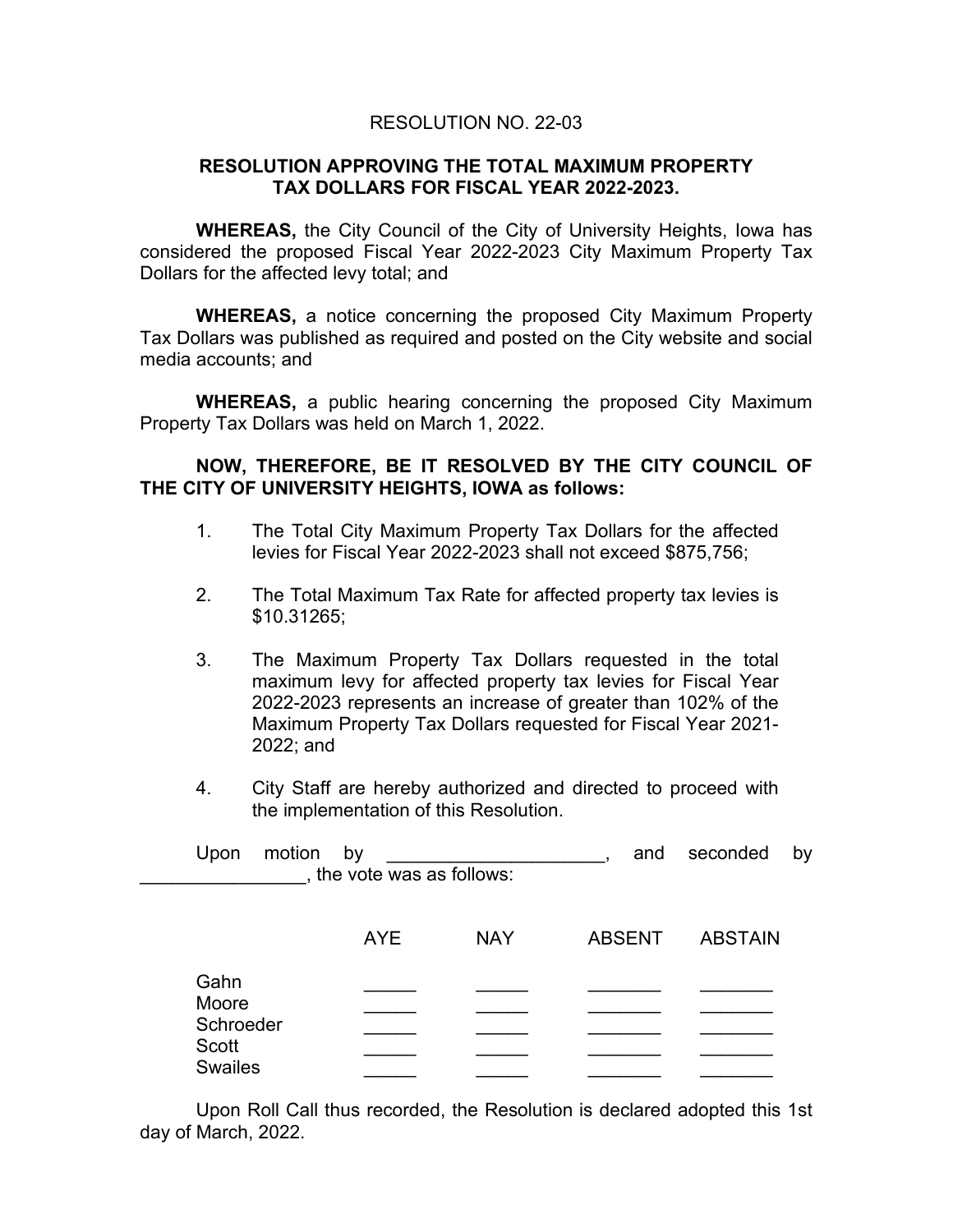\_\_\_\_\_\_\_\_\_\_\_\_\_\_\_\_\_\_\_\_\_\_\_\_\_\_\_\_\_\_\_ Louise A. From, Mayor

ATTEST:

Mike Haverkamp, City Clerk

\_\_\_\_\_\_\_\_\_\_\_\_\_\_\_\_\_\_\_\_\_\_\_\_\_\_\_\_\_

Steve/UH Resolutions/Resolution 22-03 approving maximum tax dollars 03 02 22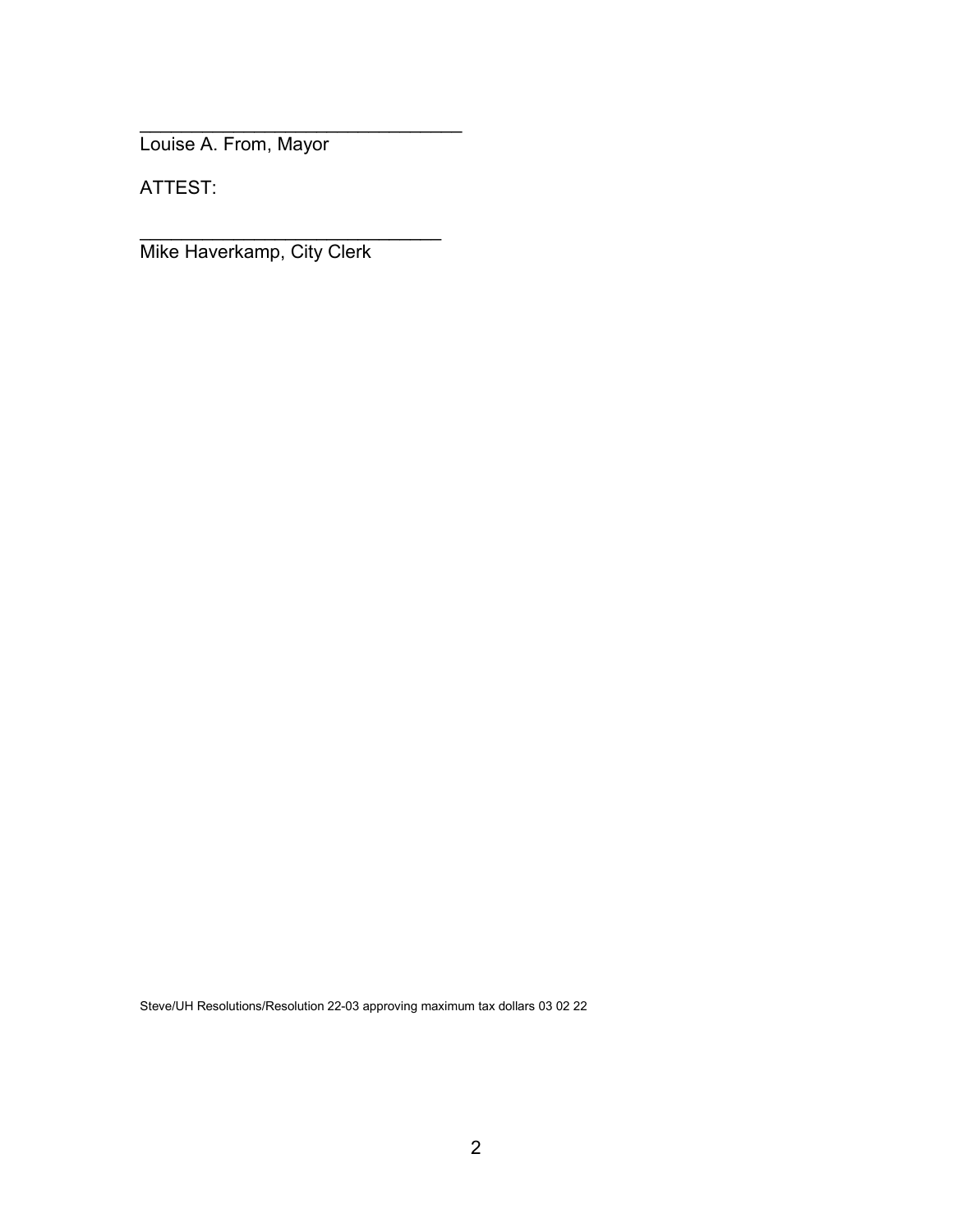# RESOLUTION NO. 22-04

## <span id="page-3-0"></span>**RESOLUTION SETTING A DATE FOR THE PUBLIC HEARING ON THE FISCAL YEAR 2022-2023 BUDGET**

**WHEREAS,** Iowa law requires that Cities hold hearings before adopting annual budgets; and

**WHEREAS,** the City Council of the City of University Heights, Iowa has selected a date for such hearing concerning the Fiscal Year 2022-2023 budget; and

**WHEREAS,** interested persons are welcome to express their views and comments regarding the City's proposed Fiscal Year 2022-2023 budget,

**NOW, THEREFORE, BE IT RESOLVED** by the City Council of the City of University Heights, Iowa, as follows:

- 1. The City Council shall meet at 7:00 p.m. on the 22<sup>nd</sup> day of March, 2022, by electronic means, at which time a public hearing will be held with respect to the City's Fiscal Year 2022-2023 Budget. The hearing will be held by electronic means pursuant to Iowa Code § 21.8. Anyone wishing to participate in the meeting, should email admin@university-heights.org for instructions on how to do so
- 2. City Staff are hereby directed to provide notice of the public hearing by publication as required by law.

|  | motion<br>Upon                       | by<br>, the vote was as follows: |            | and           | seconded<br>by |
|--|--------------------------------------|----------------------------------|------------|---------------|----------------|
|  |                                      | AYE                              | <b>NAY</b> | <b>ABSENT</b> | <b>ABSTAIN</b> |
|  | Gahn<br>Moore                        |                                  |            |               |                |
|  | Schroeder<br>Scott<br><b>Swailes</b> |                                  |            |               |                |
|  |                                      |                                  |            |               |                |
|  |                                      |                                  |            |               |                |

Upon Roll Call thus recorded, the Resolution is declared adopted this 1<sup>st</sup> day of March, 2022.

\_\_\_\_\_\_\_\_\_\_\_\_\_\_\_\_\_\_\_\_\_\_\_\_\_\_\_\_\_\_\_ Louise A. From, Mayor